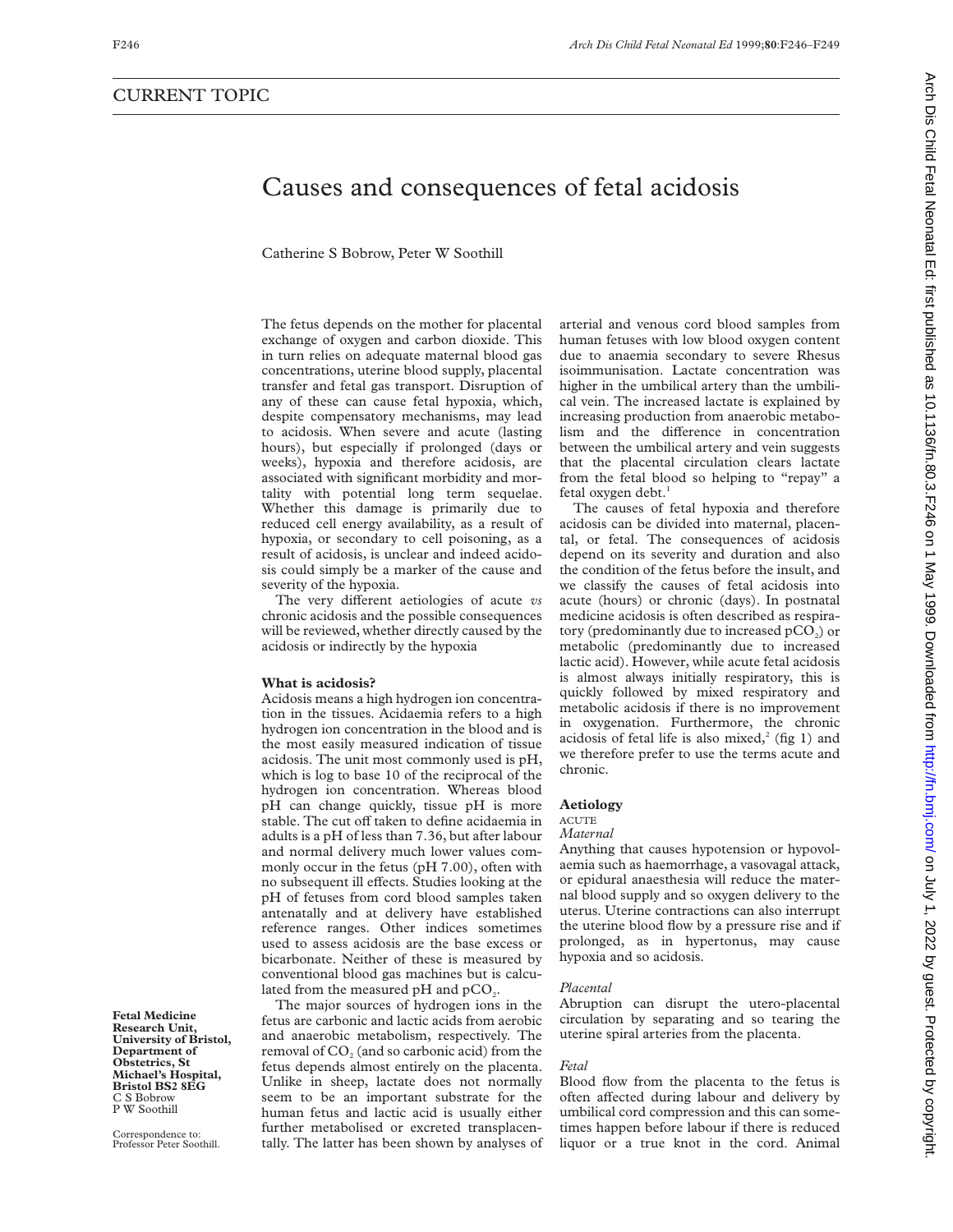

*Figure 1 Relations between umbilical venous hypoxaemia*  $(pO<sub>2</sub>)$  and umbilical hypercapnia  $(pCO<sub>2</sub>)$ , *hyperlacticaemia (blood lactate), or acidosis (pH); these are all expressed in multiples of SD from the appropriate mean for gestational age). Reproduced with permission from Nicolaides et al. Am J Obstet Gynecol;*1989;**161**:996-100.

experiments have shown that there is significant reserve because the fetus can compensate by increased oxygen extraction,<sup>3</sup> meaning blood flow to the fetus must be reduced by at least 50% to cause hypoxia.<sup>4</sup>

## CHRONIC

## *Maternal*

Maternal causes of chronic fetal acidosis include reduced oxygenation of maternal blood, such as in severe respiratory or cardiac disease, or reduced blood flow to the placenta as in connective tissue diseases—for example, systemic lupus erythematosus—and preeclampsia.

#### *Placental*

Antenatal fetal blood sampling by ultrasound guided needle aspiration from the umbilical cord (cordocentesis) in pregnancies with fetal growth restriction (FGR) has shown hypoxia as a result of impaired placental transfer of oxygen.5 This is thought to result from inadequate trophoblast invasion of the myometrium in early pregnancy,<sup>6</sup> leading to reduced perfusion of the intervillous spaces. In animal experiments, like acute cord compression studies, utero-placental blood flow also needs to be reduced by at least 50% to produce fetal hypoxia.7 This indicates that the reduction in placental transfer seen in human FGR must be substantial to produce the hypoxia and acidosis found at cordocentesis in such cases.

#### *Fetal*

Even with normal placental function, conditions within the fetus can cause acidosis. Anaemia from rhesus disease, parvovirus infection, á-thalassaemia or feto-maternal haemorrhage, when severe enough to reduce fetal haemo-

## **Key points**

- + The causes and consequences of *acute* (minutes or hours) and *chronic* (days or weeks) fetal acidosis are different
- In the past much attention has been paid to acute acidosis during labour, but in previously normal fetuses this is *rarely* associated with subsequent damage
- In contrast, chronic acidosis, which is often not detected antenatally, is associated with a significant increase in neurodevelopmental delay
- The identification of small for gestational age fetuses by ultrasound scans and the use of Doppler waveforms to detect which of these have placental dysfunction mean that these fetuses can be monitored antenatally
- Delivery before hypoxia has produced chronic acidosis, may prevent subsequent damage and good timing of delivery remains the only management option at present.

globin concentrations below 40 g/l (equivalent to an oxygen content below 2 mmol/l), can lead to a fall in pH.<sup>8 9</sup> Arterio-venous shunting in fetal tumours, serious cardiac structural abnormalities, or arrhythmias are other conditions which can lead to chronic acidosis by decreased oxygenation as a result of reduced fetoplacental blood flow.

### **Diagnosis of acidosis**

#### ANTENATALLY

The use of ultrasound imaging to assess fetal size and wellbeing, Doppler studies of the fetal circulation, and cordocentesis have helped us to understand some of the mysteries of life before birth. During the 1980s cordocentesis was used to study the acid base status of the fetus and create reference ranges for umbilical arterial and venous blood gases in the second and third trimesters (fig  $2$ ).<sup>2 10</sup> These studies provided the first direct evidence of chronic acidosis.5 However, cordocentesis carries a procedure related risk of 1% and cannot therefore be used routinely or repeatedly for monitoring. To overcome this, fetal medicine specialists have searched for non-invasive techniques to detect acidosis.

In acute situations where severe hypoxia and acidosis are suspected, the non-invasive techniques used are fetal heart rate monitoring or biophysical profile score (fetal breathing/ movements, gross body movement, tone and amniotic fluid volume). However, in pregnancies with placental dysfunction before labour, the onset of hypoxia and acidosis is more gradual and results of these tests are often normal until a preterminal stage $11$  where urgent delivery is required to prevent an intrauterine death.

An important breakthrough in antenatal surveillance was the demonstration that increased resistance in placental vasculature in pregnancies with hypoxia and acidosis due to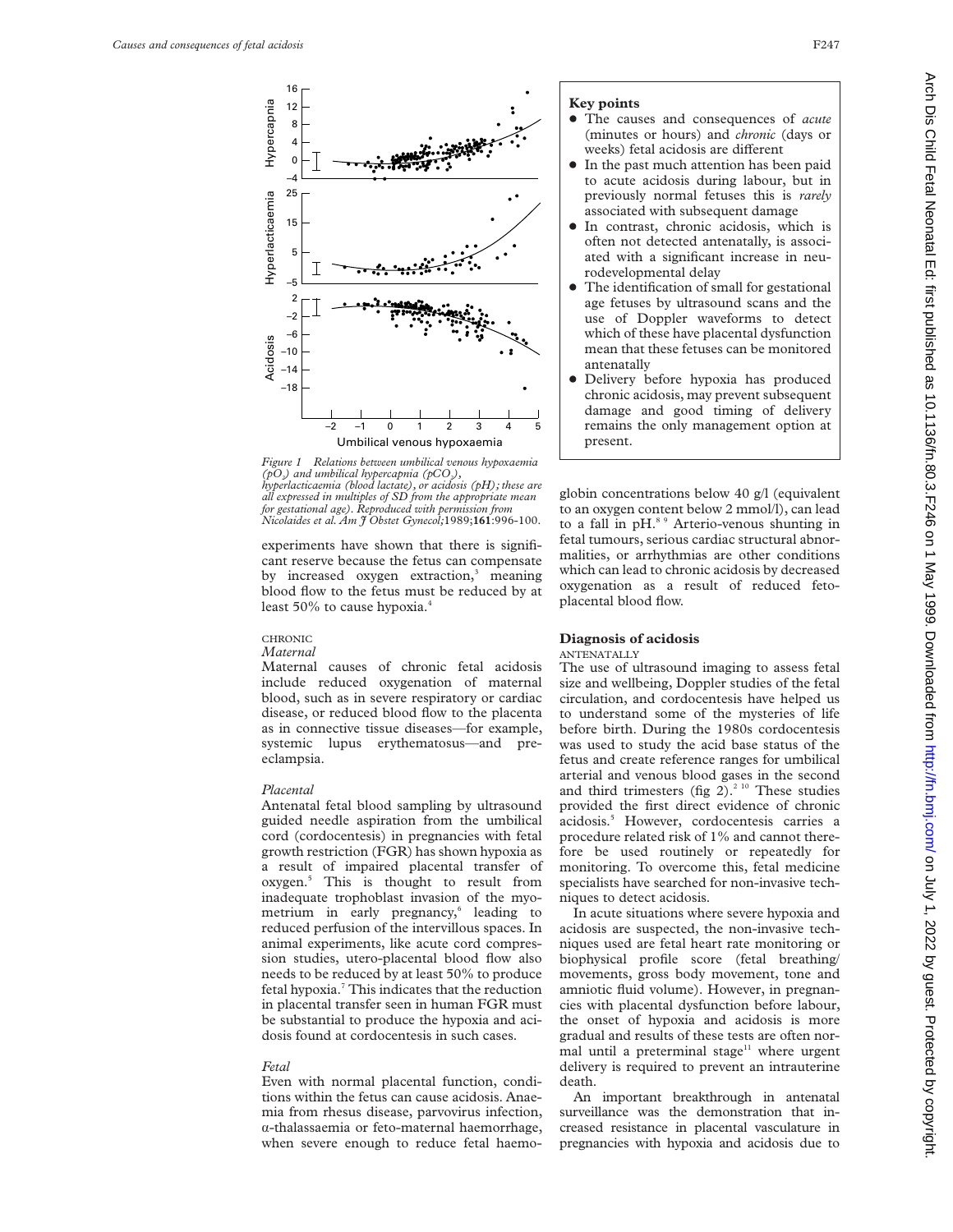

*Figure 2 Reference ranges (mean and 95% confidence intervals), of umbilical venous and arterial pH with gestation. Dots represent pH values from FGR fetuses, many with chronic acidosis. Reproduced with permission from Nicolaides et al. Am J Obstet Gynecol. <sup>2</sup>*

placental dysfunction caused abnormal flow patterns in the umbilical artery, demonstrable using Doppler ultrasonography. Umbilical artery Doppler velocimetry is a sensitive and specific non-invasive way of detecting chronic acidosis. This was confirmed by the demonstration of significant associations between umbilical artery Doppler waveforms and blood gases at delivery.12 13 Further work has also shown a characteristic pattern of redistribution of blood flow to the most essential organs at the expense of the peripheral ones. This occurs with increasing acidosis, and is followed by progressive cardiac dysfunction, leading to abnormal venous blood flow patterns. Doppler is now the most widely used technique to detect chronic acidosis in expert UK clinical practice.

#### INTRAPARTUM

Fetal heart rate monitoring during labour can give us an indication of fetal hypoxia and acidosis, but although sensitive, this method is not very specific. Measurements of acid base status intrapartum obtained from sampling fetal blood from the presenting part after cervical dilatation and rupture of membranes help decrease operative deliveries following false positive fetal heart rate traces.<sup>14</sup> In contrast to antenatal blood gas results, the value of a single result in labour is limited as the acid base interactions are dynamic and may change quickly, and repeated samples are often needed. Several methods of continuous blood gas monitoring using an electrode attached to the fetus sub- or transcutaneously have been tried for  $pO_2$ ,<sup>15</sup> pCO<sub>2</sub>, and pH.<sup>16</sup> Intrapartum fetal oxygen saturation monitoring by pulse oximetry is being developed and seems to be a good predictor of  $pO_2$  and acid base status,<sup>1</sup> and this has important implications for monitoring in labour.

Fetal pH falls during normal labour but this is found earlier in pregnancies affected by complications such as pre-eclampsia and growth restriction.18 We believe this result is not only because of "reduced reserve" for

labour but that some of these cases are acidotic before labour onset (as described above).

#### AT DELIVERY

Studies of acid base status in cord blood at birth have provided normal ranges.<sup>19</sup> As in labour, neonates from pregnancies with antenatal (growth retardation) or intrapartum (meconium staining) complications, are more likely to be hypoxic $20$  and acidotic at birth. In our view the important distinction is whether the acidosis resulted from chronic (present before labour) or acute hypoxia. The difference in umbilical artery and vein gases may give further information on its duration. In placental dysfunction where hypoxia is due to reduced placental transfer, umbilical artery and vein values will both be abnormal and similar, whereas in acute cord compression or fetal bradycardia the hypoxia and acidosis will be predominantly in the umbilical artery, leading to a large arteriovenous difference. This is because a slow passage of blood through the placenta allows time for maximum gas exchange despite reduced total blood flow.

## **Consequences of acidosis**

Acidosis occurs as a result of tissue hypoxia and it is unclear whether the consequences of this process are due primarily to the acidosis or the hypoxia. What has become clear over the past decade is that the consequences of hypoxia/ acidosis are very different, depending on whether this is acute or chronic. The normal human fetus is adapted to survive labour and has compensatory mechanisms that allow it to withstand even severe hypoxia and acidosis for short periods of time. Several studies have looked at the neurological outcome of neonates who were severely asphyxiated at delivery.<sup>21-24</sup> Although the cutoff of pH used to define severe acidosis and the age at follow up varied, conclusions were similar from all the studies: although mortality may be slightly increased, the predictive value of acidosis at birth for neurological sequelae, especially in term neonates, is poor.

In contrast, the fetus exposed antenatally to chronic hypoxia and acidosis is much more at risk of associated long term morbidity. In 1994 Low *et al* reported a study of neonates following respiratory or metabolic acidosis at delivery.<sup>25</sup> Umbilical arterial buffer base was used and they found that complications were not increased with a pure respiratory acidosis but they were with metabolic acidosis, and these neonates were more likely to have passed meconium and have had instrumental deliveries. An increased proportion of undiagnosed chronically acidotic fetuses in this group could explain this. In a large study of the antecedents of cerebral palsy in 1986 Nelson *et al* concluded that antenatal events were much more important than intra- or postpartum ones.26 This was supported by a study by Adamson *et al* in 1995 where all term, singleton neonates born over an 8 month period with a well defined diagnosis of encephalopathy within the first week of life were identified prospectively and matched with a well neonate. $27$